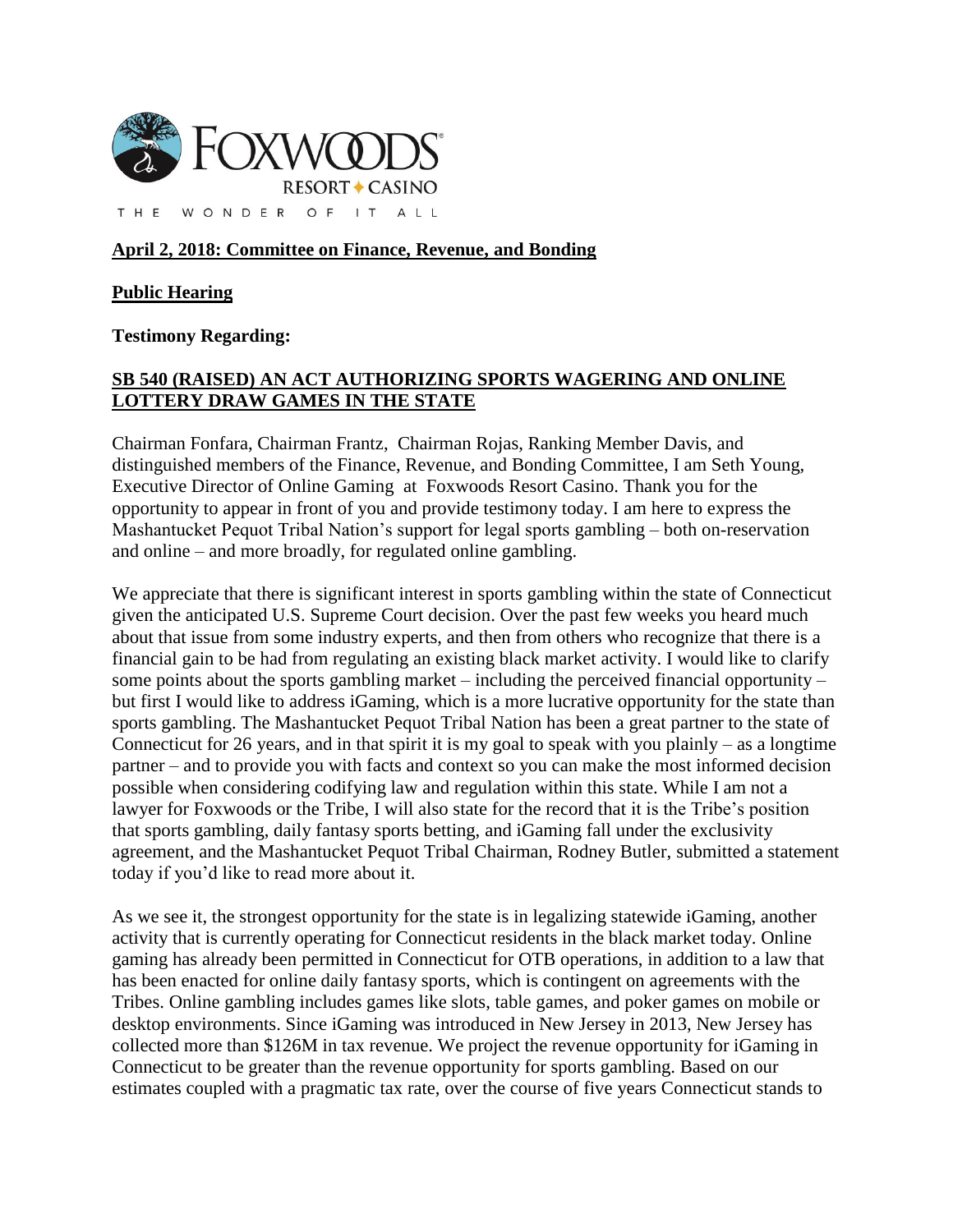collect roughly \$87M in tax revenue from iGaming, at a rate starting at roughly \$14.25M in Year One, escalating to roughly \$20M in Year Five.

There are strong ancillary benefits of a legalized, statewide online gaming program for landbased casinos, and by proxy the state of Connecticut. iGaming has shown to be incremental – not cannibalistic – to land-based gaming revenue, with data showing that iGaming encourages increased visitation to land-based properties. In fact, in 2016 Atlantic City casinos turned around from a decade-long decline in gaming revenue, and the overall Atlantic City casino market grew by 2.2% from 2016 to 2017. Since its introduction, iGaming has grown significantly as a percentage of land-based revenue in New Jersey. In 2013, iGaming made up 0.3% of New Jersey's overall Net Gaming Revenue. In 2017, iGaming made up 10% of New Jersey's overall Net Gaming Revenue, driving a total of \$245.6m in new revenues. iGaming has contributed to Atlantic City's stabilization and turnaround in a market with new casinos right over the border in Philadelphia and other neighboring states, in a similar destination-style market as we have here in Connecticut. With this in mind, we submit that iGaming is a valuable asset that can be leveraged, with the potential ancillary benefit of increasing slot revenue to the state.

Further, iGaming engages a new kind of customer, something that will be vitally important to the continued success of the land-based casinos. David Satz, the Senior Vice President of Government Relations at Caesars, told the Pennsylvania Democratic Policy Committee that 91% of their online players are new customers that were not in their total rewards program prior to the launch of iGaming. This sentiment was echoed on the record by other New Jersey operators, including the Tropicana, Golden Nugget, and the Borgata.

iGaming creates jobs. A study by the iDevelopment and Economic Association estimates 3,374 full-time equivalent jobs were created in New Jersey directly or indirectly since the introduction of iGaming in 2013. The regulated New Jersey iGaming market has had no reports of replacing people with computer servers. In fact, dozens of jobs were created directly as required by regulation, along with hundreds of additional jobs to support the market. Further, as iGaming revenue has proven to be incremental to land-based operations, it is more likely that additional jobs will be created within a casino to manage both an online business and to address the needs of the brick-and-mortar establishment because of the online offering.

iGaming is safe. Regulated iGaming operators can restrict underage access effectively by performing "know-your-customer" checks with advanced technologies, as it is currently being done by Connecticut's OTB's. Since New Jersey has legalized iGaming, there have been zero reported instances of a minor setting up an online gaming account, depositing funds, and playing. Regulated iGaming operators can safeguard against money laundering, fraud, cheating, and unauthorized access. Regulated iGaming operators can effectively "geo-locate" their customers, ensuring legal compliance within the borders of the jurisdiction in which it operates. Regulated online gaming operators can manage responsible gaming programs, and a nationwide study conducted a decade apart by the University of Buffalo found no significant increase in the rates of problem gambling in the US, despite a nationwide increase in gambling opportunities. Technology has come a long way.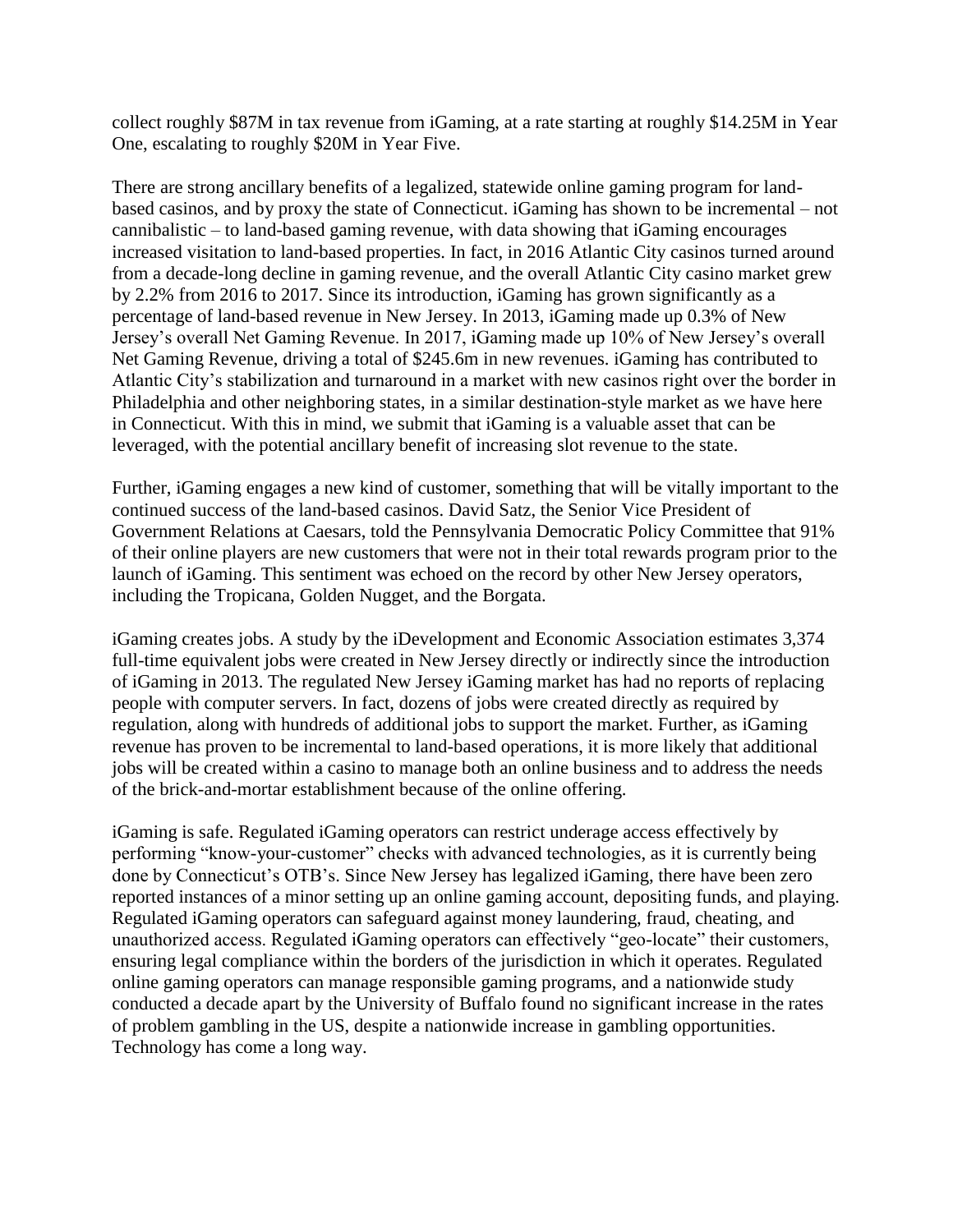Now I'd like to address the deeply flawed sports gambling section of this bill that was introduced to the committee. While we support the legalization of sports gambling, as written this bill takes the power out of the hands of the state and transfers it directly to the sports leagues, where the leagues themselves would have the sole power to decide whether or not Connecticut will be allowed to try to recapture its illegal black market. The demands of the sports leagues make supporting this bill, as written, a vote for the continued success of the unregulated black market, a vote against revenue enhancement to the state, and a vote against common sense.

Let's start with the proposition of an integrity fee – which I'd prefer to call a royalty fee – pitched by the representatives from Major League Baseball and the National Basketball Association. This proposed royalty fee goes directly against the interest of good public policy and social responsibility in any state considering sports gambling legislation. The leagues' position is somehow premised on the illogical assumption that it will cost more to ensure the integrity of a fully transparent regulated market than it does to ensure that level of integrity in the black market they're currently facing; that's simply absurd. As you may have heard or read in testimony from William Hill's Dan Shapiro – a well-known industry expert from an industryleading bookmaker – operating a sports gambling operation is already a low margin business. A royalty fee payable to the leagues would drive sports gambling margins even lower and offer little incentive for licensed operators to invest in product and marketing, which will adversely affect a trusted, regulated operator's ability to recapture a large black market from unregulated, unlicensed operators. To be clear and speak without any ambiguity, a royalty fee payable to the leagues will have the direct result of not allowing Connecticut to recapture the full potential of its currently illegal sports gambling market, which will directly and negatively influence the revenue opportunity for both the operators and the state.

Further, when pressed in a CT Public Safety Committee hearing, one of the league representatives stated that they would not support sports gambling legislation if it did not include a royalty fee payable to their league. What I heard is that regulating a black market activity in interest of good public policy and social responsibility is only supportable if they get a cut of the action, which is unfortunate. While every operator would like to work with the leagues to support their efforts to fight any game integrity issues, we support regulation for sports gambling with a prudent tax rate and structure that makes it possible to run a business optimally and serve the residents of Connecticut with a world-class product, while maximizing the opportunity to recapture the illegal black market and support state tourism. In reality, this is also good for the leagues.

Additionally, allowing the leagues the optionality to restrict wagering on their contests essentially allows each league to dictate whether or not it would like to bring sports gambling out of the black market. By allowing any league to dictate wagering restrictions on its contests, Connecticut may find itself at the mercy of a third party in order to accomplish its goals of combating illegal sports gambling, which is already happening within its borders. I cannot imagine this is within the interest of the state, or even in the interest of a league committed to monitoring game integrity and match fixing on its contests. Any prudent, regulated sports gambling operator will be monitoring suspicious betting activity, and would likely be pleased to cooperate with leagues on league-led investigations. In a similar vein, the prospect of codifying into law or regulation that sports gambling operators must only use official league data will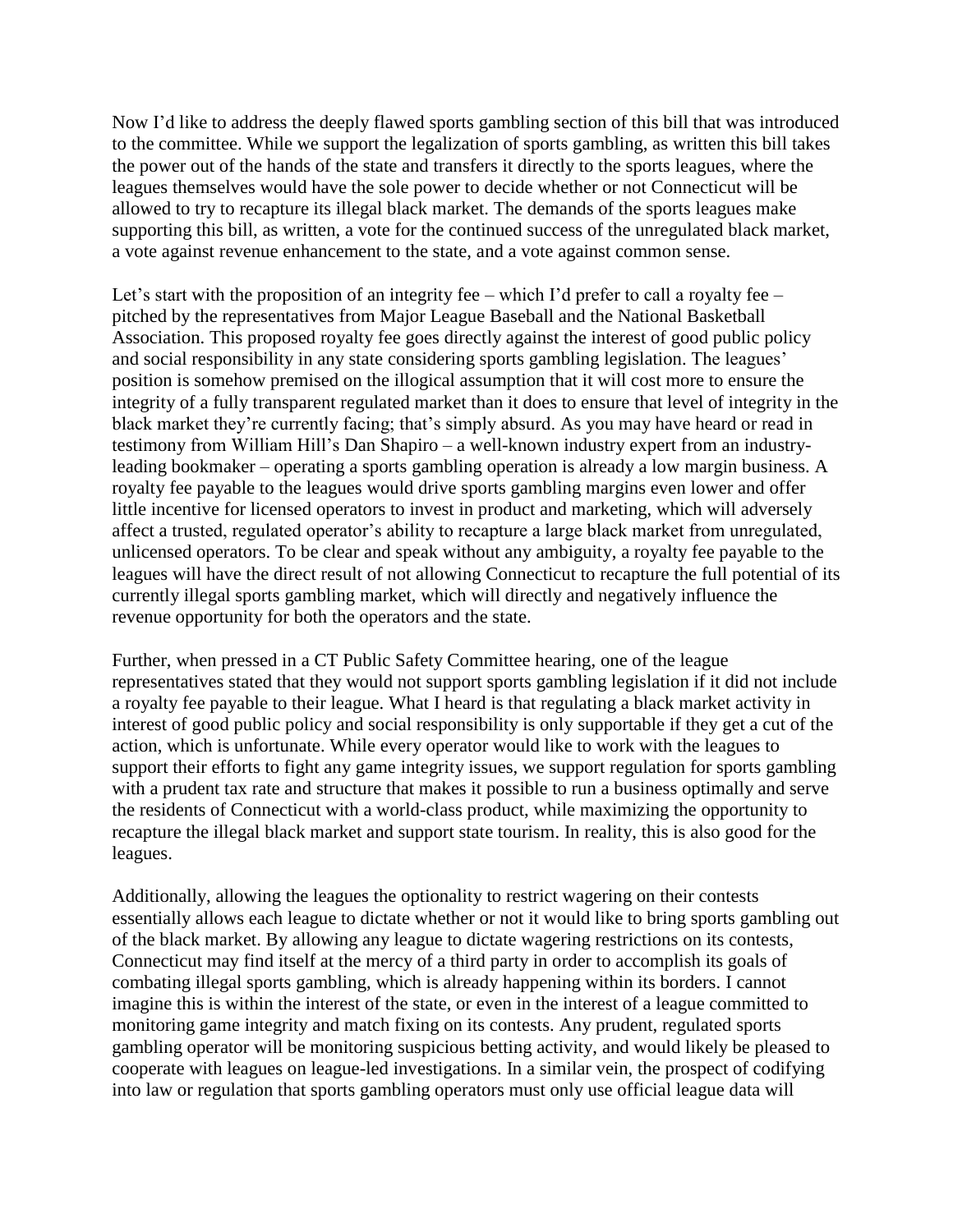create a structure that may drive up hard costs for operators, when there are many additional options within the market that a sports gambling operator can leverage to fit their business needs.

Next, I'd like to clarify the financial opportunity for sports gambling within the state. We have seen some wild estimates thrown around about the market potential, and we do not have a political reason to oversell the opportunity. Together with the Mohegan Tribe, we have compiled market projections based in part from the latest black market "handle" numbers, or of total amount of money wagered on sporting events, from the American Gaming Association's estimate of \$150B. I would like to remind the committee that this \$150B handle number is an estimate of wagering activity across all domestic jurisdictions, and Connecticut represents a small percentage of the USA's population.

We estimate that the entire sports gambling market opportunity in Connecticut is worth between \$75M to \$105M per year, split between all operators, before any operating costs or taxes are contemplated. Based on our market estimates coupled with a pragmatic tax rate, we estimate Connecticut can collect \$6.5M in tax revenue after Year One of operation, escalating to \$9.1M by Year Five of operation, for a total of \$40M in new tax revenue over the course of five years. This is a far cry from the \$40M-\$80M in tax revenue per year that you're being sold. Even in our most ambitious projections, we do not reach a scenario where the figures of \$40M-\$80M per year in tax revenue seem possible or plausible.

With iGaming and sports gambling operated together by the Tribes, we project Connecticut will collect tax revenues of \$20.8M in Year One, escalating to \$29M in Year Five, for a total of \$127.7M in projected new tax revenues over five years. We are comfortable standing behind these projections, and are comfortable stating that you can book this revenue into the budget for the 2018-2019 fiscal year if we are legally authorized to get both programs up and running.

I would also like to state for the record that the revenue potential for the state through the taxation of daily fantasy sports is minimal, and that loose or bad regulation for daily fantasy sports operators may embolden some companies to offer what appear to be gambling games under the protection of poorly constructed, ambiguous law, without offering any semblance of consumer protection to the constituents of the jurisdiction in which the activity is offered. After all, the daily fantasy sports business was born out of a perceived loophole in federal law. It stands to reason that history could repeat itself and raise even more questions than answers in the future if legalization and regulation of this activity is not carefully considered.

At this point, the legalization of daily fantasy sports in jurisdictions across the country appears to be acting as a shoehorn for daily fantasy sports companies to transition to offering sports gambling in jurisdictions where they are "regulated". The stark reality is that in many domestic jurisdictions in which fantasy sports law was passed, there is no real backbone to regulation – it certainly is not comparable to regulating a gambling entity like a casino – which is somewhat ironic because the daily fantasy sports sector was rife with compliance failures and scandal for years as companies worked to grow at all costs, while dealing in real money online gaming. In 2017, New York State collected a total of \$3M in tax revenue from all licensed fantasy sports operators. This is equivalent to roughly two and a half days of toll revenue at the George Washington Bridge, and Connecticut is markedly smaller than New York.